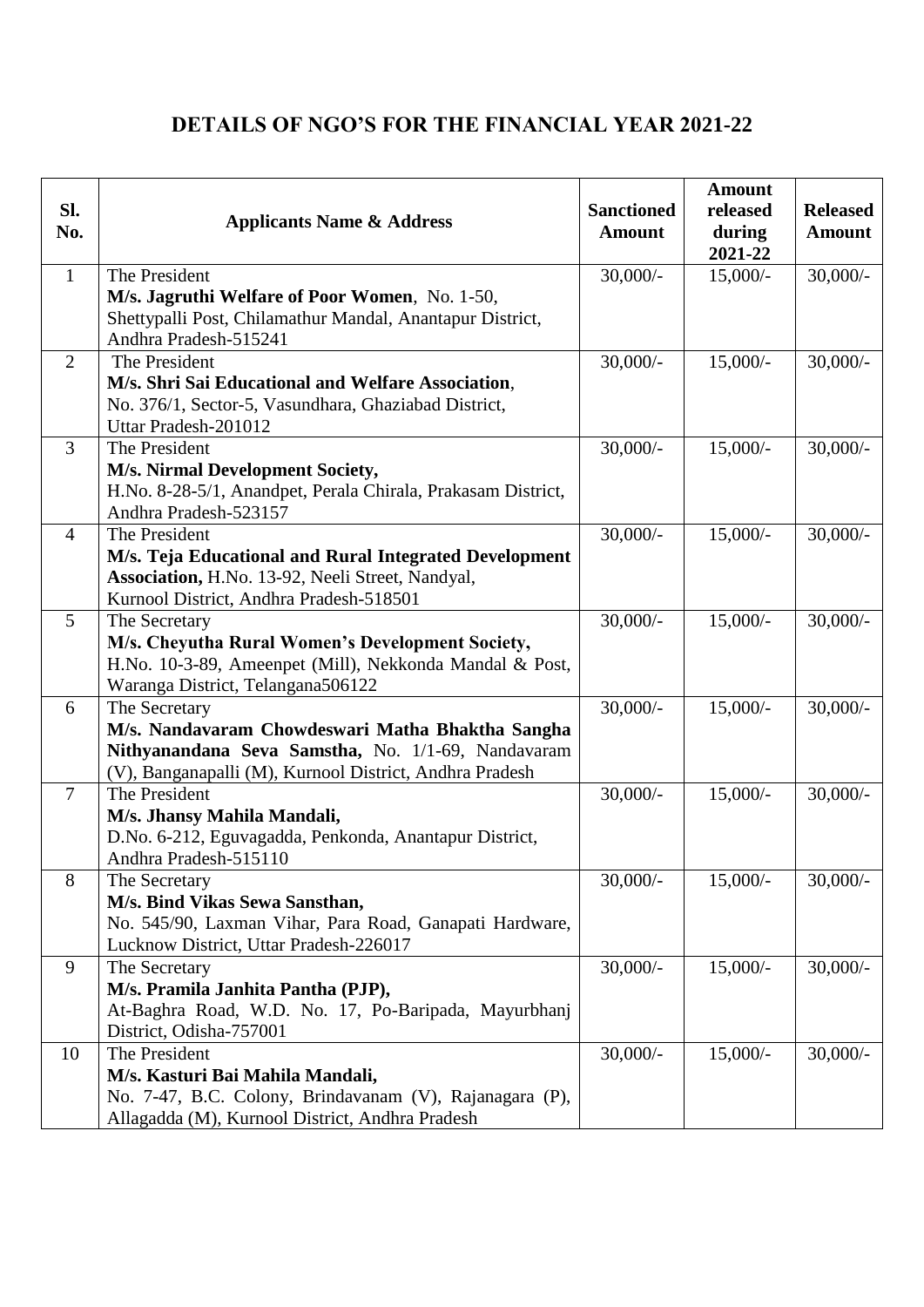| 11 | The President                                                     | $30,000/$ - | $15,000/-$ | $30,000/$ - |
|----|-------------------------------------------------------------------|-------------|------------|-------------|
|    | M/s. Center for Development Action,                               |             |            |             |
|    | H.No. 1-3-10, 1 <sup>st</sup> Floor, Ambedkar Road, Sirpur-Kaghaz |             |            |             |
|    | Nagar, Kumaran Bheem, Asifabad District,                          |             |            |             |
|    | Telangana-504296                                                  |             |            |             |
| 12 | Mantri                                                            | $30,000/$ - | $15,000/-$ | $30,000/$ - |
|    | M/s. Ujjwal Vikas Sansthan,                                       |             |            |             |
|    | Off-Shop No. 30, Jeevan Plaza, Husairiy Chauraha, Gomati          |             |            |             |
|    | Nagar, Lucknow District, Uttar Pradesh-226010                     |             |            |             |
| 13 | Smt. A. Ananthavalli                                              | $30,000/$ - | $15,000/-$ | $30,000/$ - |
|    | Professor of English, Seethalakshmi Achi College for              |             |            |             |
|    | Women, Pallathur, Sivagangai District, Tamilnadu                  |             |            |             |
| 14 | The Secretary                                                     | $30,000/$ - | $15,000/-$ | $30,000/$ - |
|    | M/s. Bright Educational & Development Organization                |             |            |             |
|    | (BEDO), At-Convent Area, Po-Baripada, Mayurbhanj                  |             |            |             |
|    | District, Odisha-757001                                           |             |            |             |
| 15 | The Manager                                                       | $30,000/$ - | $15,000/-$ | $30,000/$ - |
|    | M/s. Sarwangeen Vikas Jagriti Sewa Sanstha,                       |             |            |             |
|    | Vill-Azamkheda, Post-Nyotani, Hasanganj, Unnao District,          |             |            |             |
|    | Uttar Pradesh-229841                                              |             |            |             |
| 16 | The Secretary                                                     | $30,000/$ - | $15,000/-$ | $30,000/$ - |
|    | M/s. Ushodaya Rural Development Society,                          |             |            |             |
|    | D.No. 2/589, RMS Colony, Gorantla (Vill. & PO), Gorantla          |             |            |             |
|    | Mandal, Anantapur District, Andhra Pradesh515231                  |             |            |             |
| 17 | The President                                                     | $30,000/$ - | $15,000/-$ | $30,000/$ - |
|    | M/s. Viswa Rural Health Education Meditation &                    |             |            |             |
|    | Economical Development Society, D.No. 10-59 A, Near               |             |            |             |
|    | Water Tank Kancherla Palem, Guntur District,                      |             |            |             |
|    | Andhra Pradesh-522202                                             |             |            |             |
| 18 | The Secretary                                                     | $30,000/$ - | $15,000/-$ | $30,000/$ - |
|    | M/s. Devhari Jan Kalyan Sewa Samithi,                             |             |            |             |
|    | Vill-Tonari, Post-Maharajganj, Azamgarh District,                 |             |            |             |
|    | Uttar Pradesh-276137                                              |             |            |             |
| 19 | The Manager                                                       | $30,000/$ - | $15,000/-$ | $30,000/$ - |
|    | M/s. Sahbhagi Jan Kalyan Sansthan, Vill-Ranipur, Post-            |             |            |             |
|    | Sathiyam, Tahsil-Sadur, Azamgarh District,                        |             |            |             |
|    | Uttar Pradesh-276406                                              |             |            |             |
| 20 | The President                                                     | $30,000/$ - | $15,000/-$ | $30,000/$ - |
|    | M/s. Community Action for Rural Development,                      |             |            |             |
|    | H.No. 6/546, Lakshmi Nagar, Anantapur District,                   |             |            |             |
|    | Andhra Pradesh                                                    |             |            |             |
| 21 | The Secretary                                                     | $30,000/$ - | $15,000/-$ | $30,000/-$  |
|    | M/s. Women's Development Society,                                 |             |            |             |
|    | No. 1-2/7, Plot No. 44, S.B.H. Colony, Mohan Nagar,               |             |            |             |
|    | Kothapet, Hyderabad, Rangareddy District,                         |             |            |             |
|    | Telangana-500035                                                  |             |            |             |
| 22 | The General Secretary                                             | $30,000/$ - | $15,000/-$ |             |
|    | M/s. Deed for Orphans Rehabilitation Care & Agriculture           |             |            |             |
|    | Service Society, #25-7-104/B, Tilak Nagar, Sannidi, Kazipet       |             |            |             |
|    | (M), Warangal Urban District, Telangana-506003                    |             |            |             |